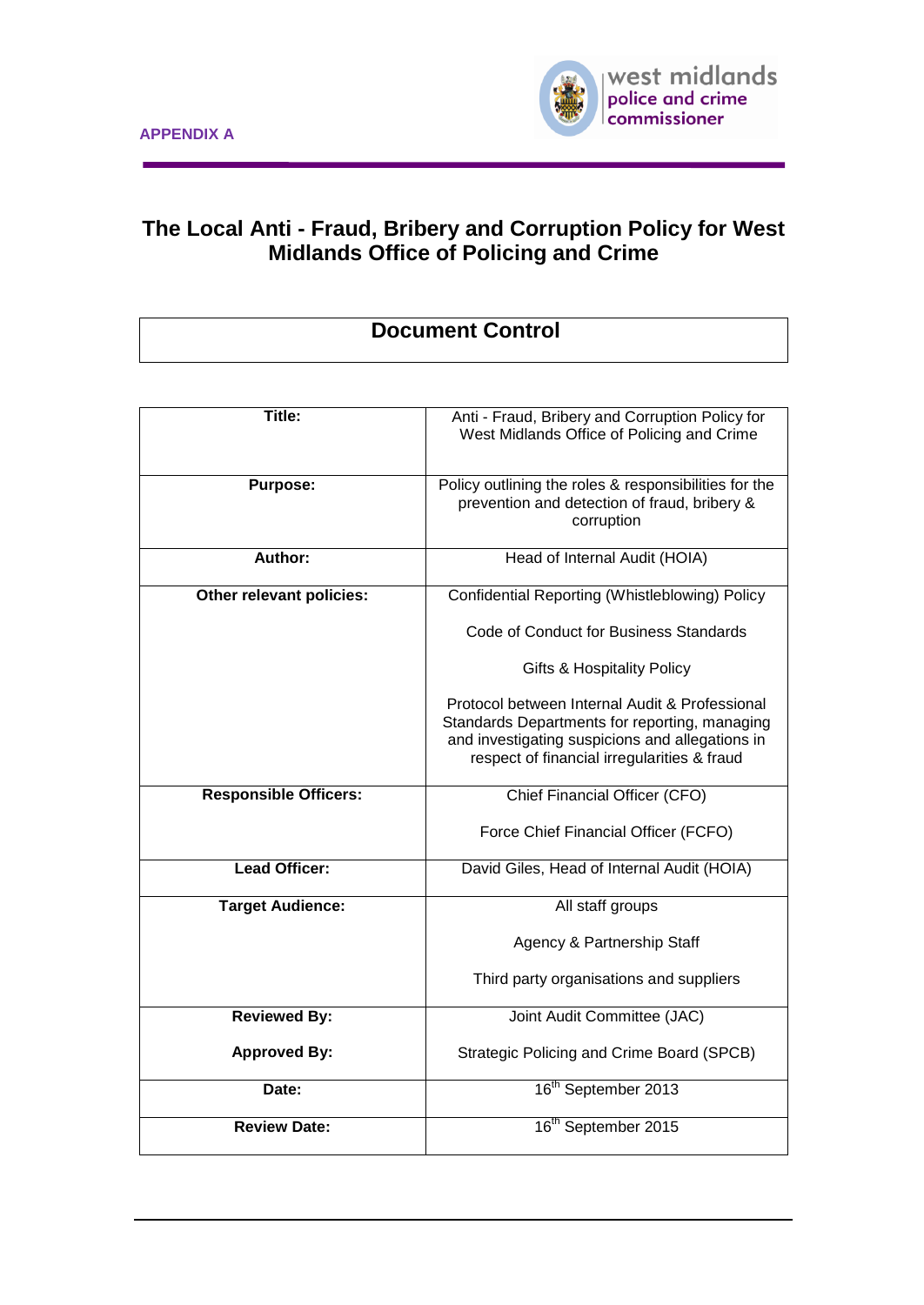

# **Contents**

| <b>Introduction</b><br>1.                           |        |
|-----------------------------------------------------|--------|
| 1.1 General                                         | Page 1 |
| 1.2 Aims & Objectives                               | Page 1 |
| 1.3 Scope                                           | Page 1 |
| <b>Key Legislation</b><br>2.                        |        |
| 2.1 Theft Act 1968                                  | Page 2 |
| 2.2 Fraud Act 2006                                  | Page 2 |
| 2.3 Bribery Act 2010                                | Page 2 |
| 3. Strategic approach                               |        |
| 3.1 Prevention                                      | Page 3 |
| 3.2 Detection                                       | Page 3 |
| 3.3 Investigation                                   | Page 3 |
| 3.4 Sanctions and Redress                           | Page 3 |
| 3.5 Review and Monitoring                           | Page 3 |
| 4. Roles & Responsibilities                         |        |
| 4.1 Chief Financial Officer (CFO)                   | Page 4 |
| 4.2 Chief Force Financial Officer (CFFO)            | Page 4 |
| 4.3 Head of Internal Audit (HOIA)                   | Page 4 |
| 4.4 Professional Standards Department (PSD)         | Page 4 |
| 4.5 Joint Audit Committee (JAC)                     | Page 5 |
| 4.6 All Employees                                   | Page 5 |
| 4.7 Third parties acting on behalf of WMOPC and WMP | Page 6 |
| 5. The Response Plan                                |        |
| 5.1 Reporting fraud, bribery and corruption         | Page 6 |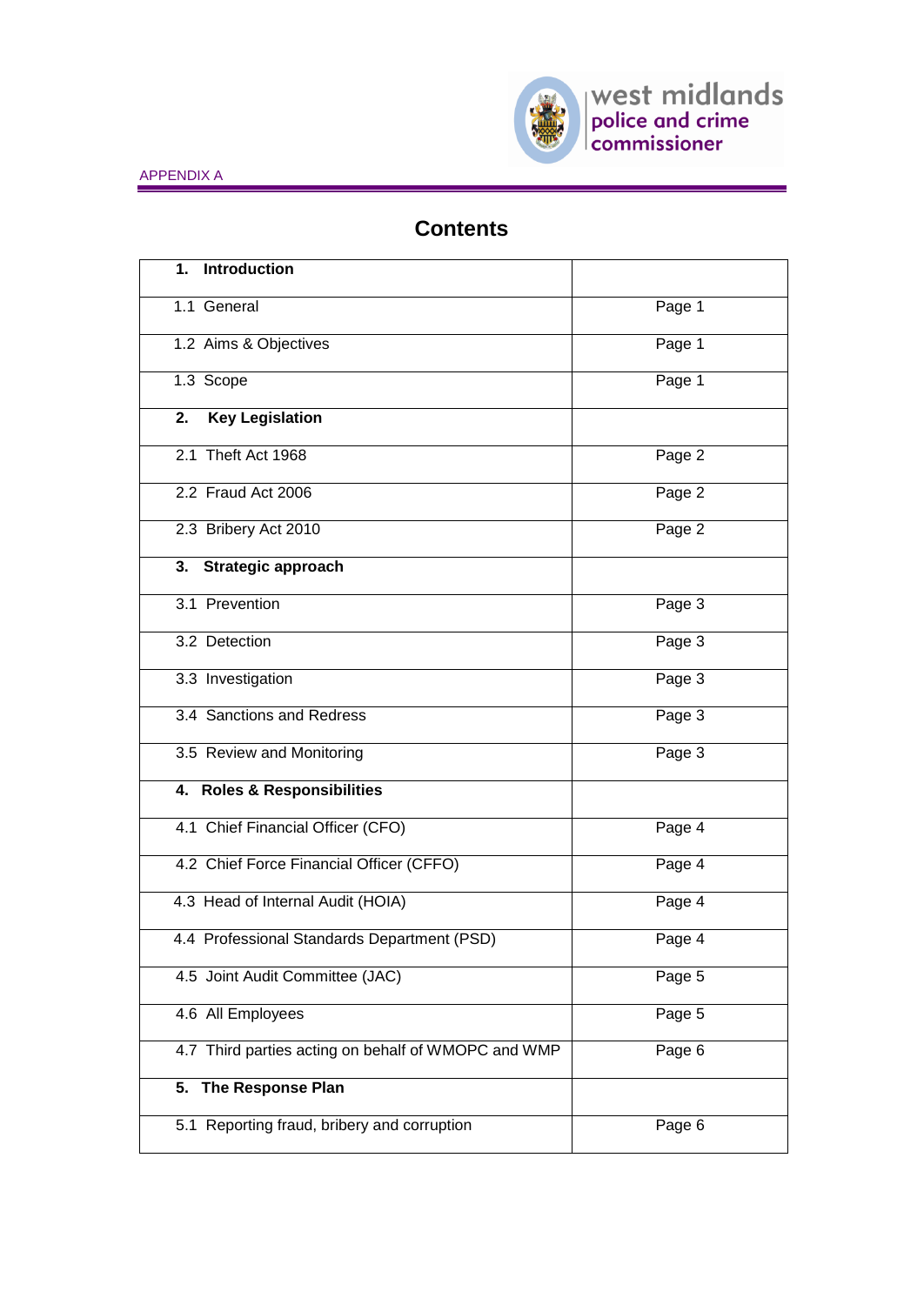

| 5.2 Disciplinary action            | Page 7 |
|------------------------------------|--------|
| 6. Monitoring and Review           |        |
| 6.1 Reviewing Policy Effectiveness | Page 7 |
| 6.2 Dissemination of policy        | Page 7 |
| 6.3 Review of Policy               | Page 7 |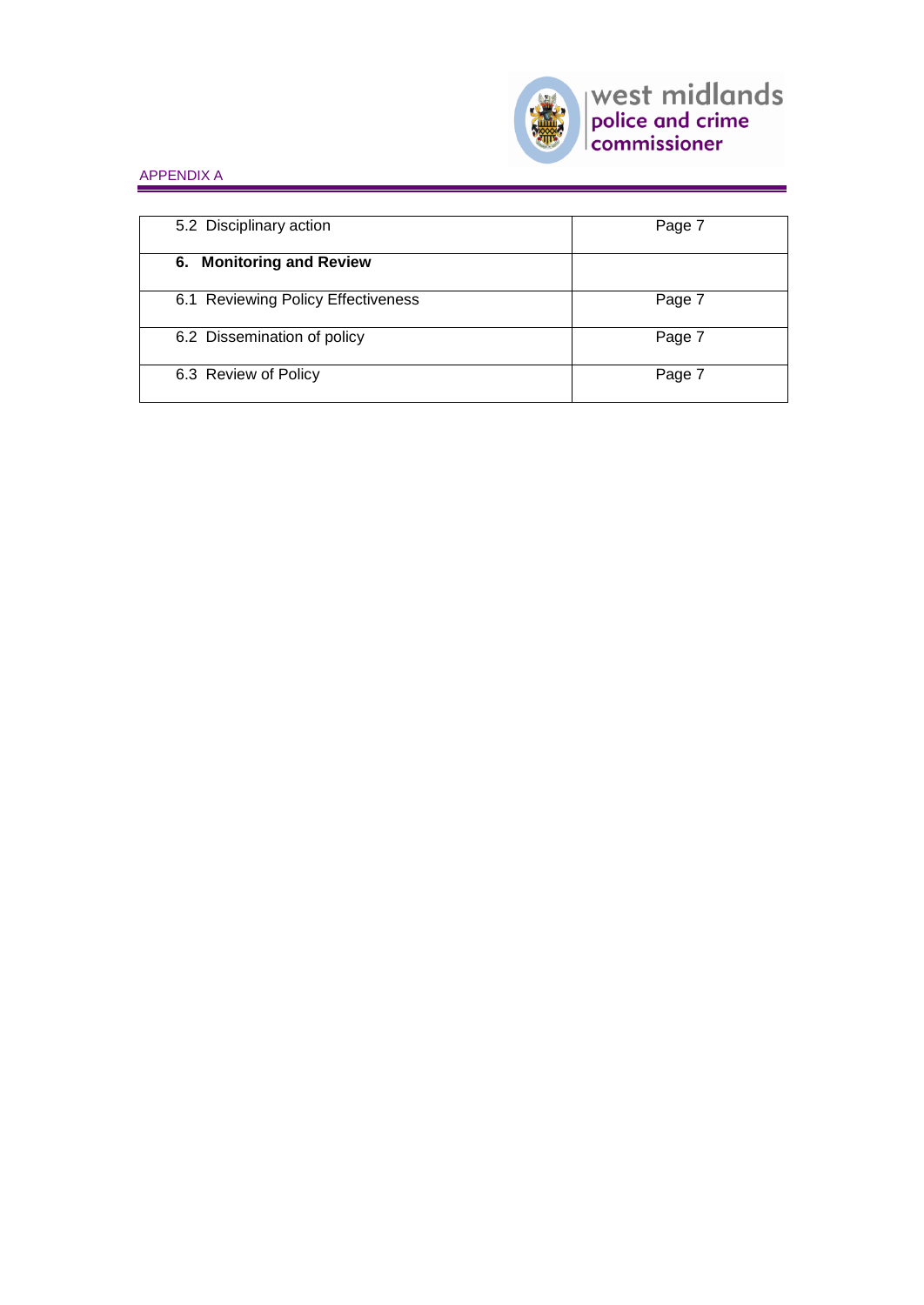# **1. Introduction**

- 1.1 General
- 1.1.1 One of the basic principles of public sector organisations is the proper use of public funds. It is, therefore, important that all those who work in the public sector are aware of the risk of and means of enforcing the rules against fraud, bribery and other legal acts involving dishonesty. In carrying out its functions and responsibilities the West Midlands Office of Policing and Crime (WMPOC) and West Midlands Police (WMP) are firmly committed to dealing with and reducing fraud, bribery and corruption and will seek the appropriate disciplinary, regulatory, civil and criminal sanctions against perpetrators both within and outside of the organisation.
- 1.1.2 WMPOC wishes to encourage anyone having suspicions of fraud to report them. Any employee reporting reasonably held suspicions should not suffer as a result of the allegations, so long as the allegations are made without malice and in the public interest. Victimising or deterring staff and police officers from reporting concerns is a serious disciplinary matter.
- 1.1.3 WMOPC and the local policing body, the West Midlands Police Force (WMP), already have procedures in place that reduce the likelihood of fraud and/or bribery occurring, including standing orders, financial regulations, documented procedures, and systems of internal control and risk management.

## 1.2 Aims and Objectives

1.2.1 The purpose of this policy is to provide a strategic overview outlining the framework arrangements in place to develop and maintain an anti-fraud culture within WMOPC and WMP, which encourages prevention, promotes detection and provides an effective process for reporting and investigating suspected acts of fraud.

## 1.3 Scope

- 1.3.1 The policy should be read in conjunction with the organisation's Confidential Reporting Policy ("whistleblowing" policy) and applies to all civilian and police staff, contractors and any third party or agency staff working on behalf of WMOPC and WMP.
- 1.3.2 The policy is also supported by the following inter related policies, regulations, orders and protocols:
	- Gifts & Hospitality Policy;
	- WMOPC/WMP Financial Regulations;
	- Police Officer and Staff Business Conduct Policy;
	- Corporate Governance Framework.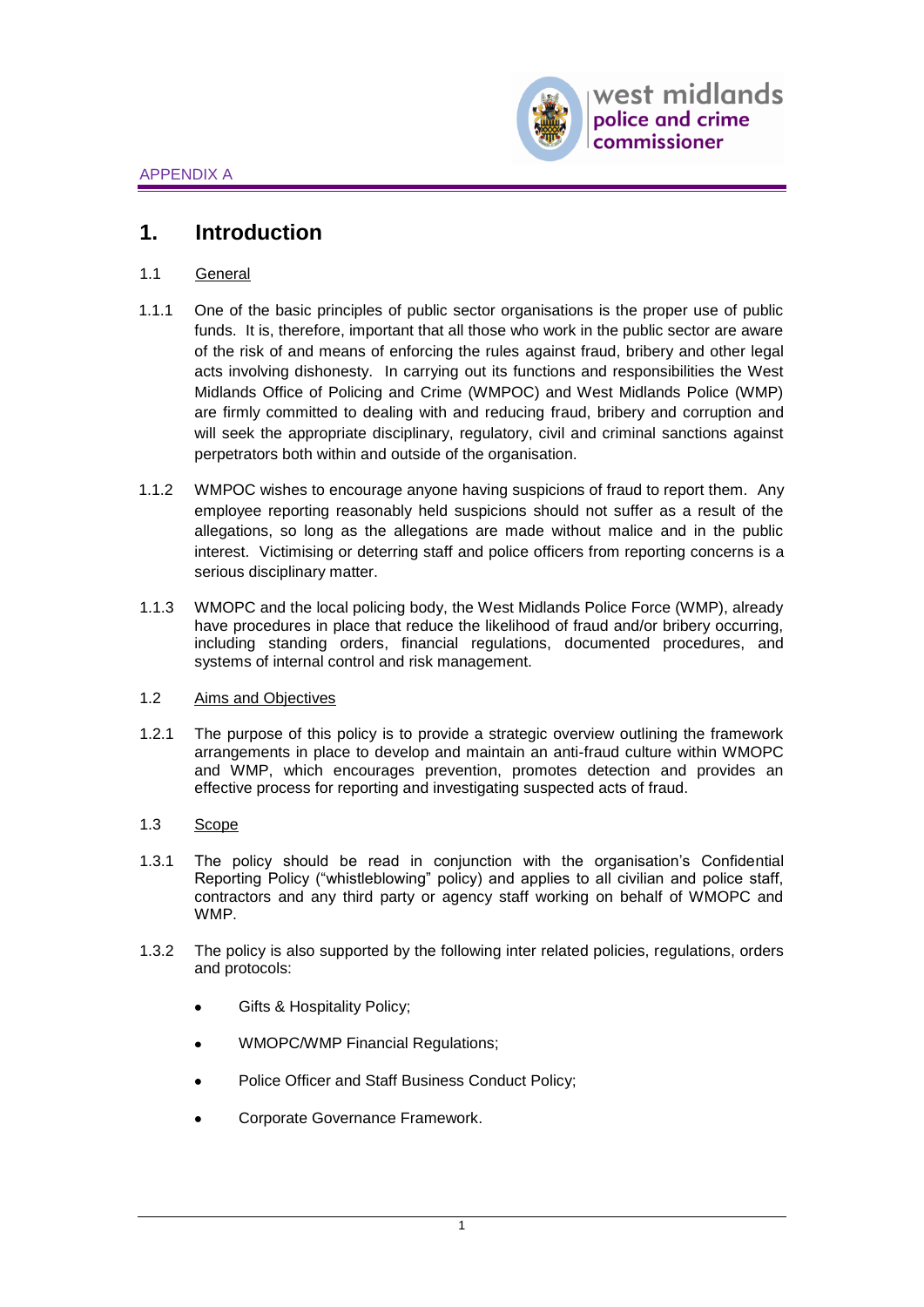

## 2 **Key Legislation**

### 2.1 Theft Act 1968

The basic definition of theft under the Act is that "a person is guilty of theft if he dishonestly appropriates property belonging to another with the intention of permanently depriving the other of it; It is immaterial whether the appropriation is made with a view to gain, or is made for the thief's own benefit.

Those found guilty under the Act are liable for a fine or imprisonment, with a maximum custodial sentence of seven years.

#### 2.2 Fraud Act 2006

The Act provides a statutory definition of the criminal offence of fraud, as classified under three main headings:

- **Fraud by false representation** dishonestly and knowingly making an untrue statement with the intention of making a gain or causing another to make a loss. This includes anything said, written or entered into a system or device.
- **Fraud by (wrongfully) failing to disclose information** dishonestly failing to disclose information that should legally be disclosed with the intention of making a gain or causing another to make a loss; and
- **Fraud by abuse of position** someone in a post in which they are expected to protect the interests of another dishonestly doing something or failing to do something with the intention of making a gain or causing another a loss..

Those found guilty under the Act are liable for a fine or imprisonment, with a maximum custodial sentence of ten years.

#### 2.3 Bribery Act 2010

Corruption is defined as "the offering, giving, soliciting or acceptance of an inducement or reward which may influence the action of any person.

The Act strengthens pre UK anti-bribery and corruption legislation and creates a new offence which can be committed by organisations which fail to prevent persons associated with them from committing bribery on their behalf. Offering and requesting a bribe for financial or other advantage does not have to go direct to the person being influenced and there is no materiality threshold in the Act.

Individual offences under the Act are as follows:

- Bribing another person;
- Receiving a bribe; and
- Bribery of foreign public officials.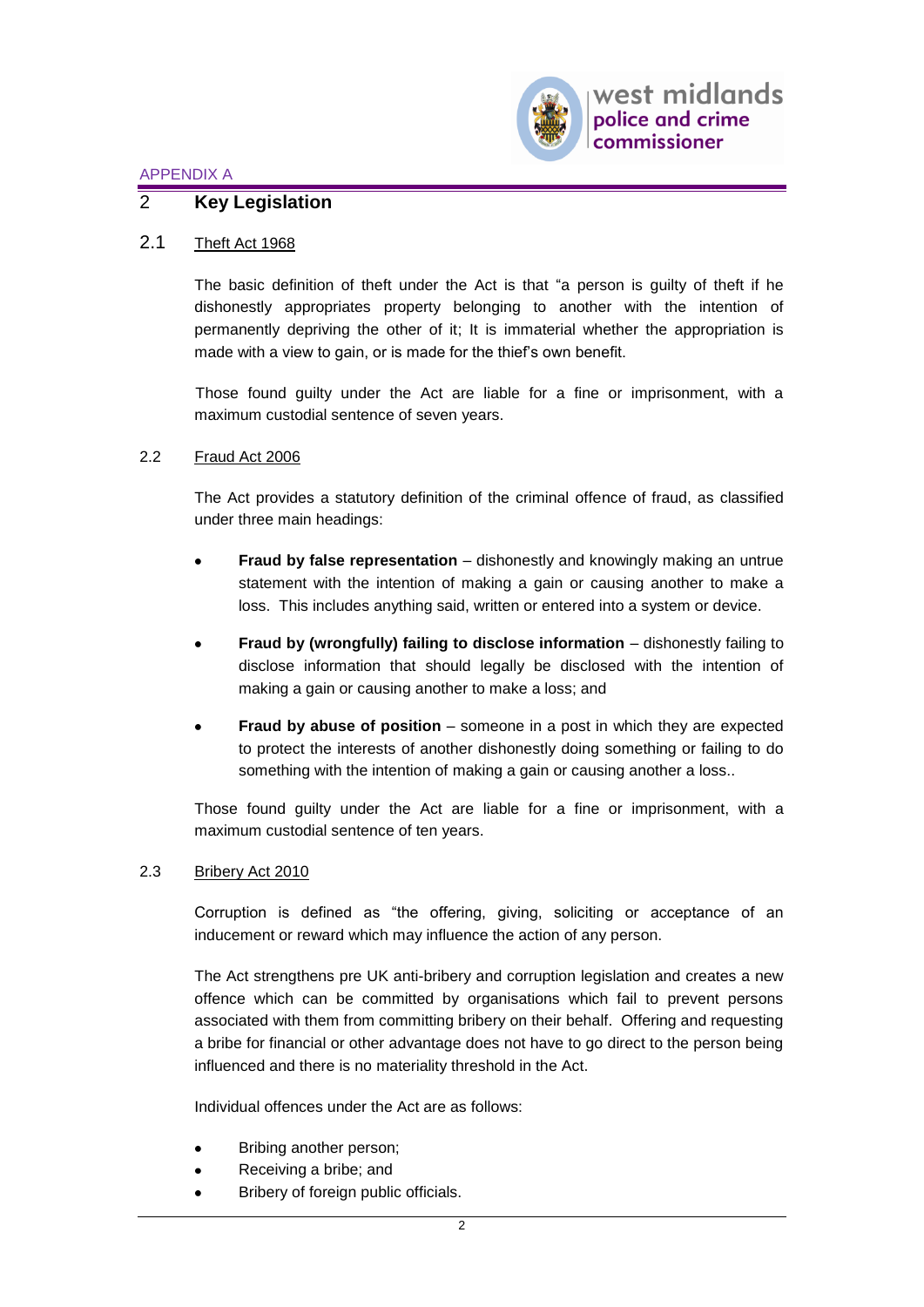

## 3 **Strategic Approach**

- 3.1 The Anti-Fraud, Corruption & Bribery Policy forms part of the overall governance arrangements for WMOPC and WMP, and provides a framework for the prevention, detection and investigation of fraud.
- 3.2 Fraud risk is a component of risk management within WMPOC and WMP, and will be considered and evaluated with appropriate controls and other management processes being put in place to reduce the likelihood of fraud occurring.

## 3.3 Prevention

One of the key components in preventing fraud is the development of an anti-fraud culture throughout the organisation, which sets high ethical standards and behaviours. The development of this culture is dependent on clear leadership, decreasing motive, restricting opportunity and limiting the ability for those committing fraud. This is achieved through the establishment of an effective internal control framework, effective communication, supervision and review, and appropriate fraud awareness training.

### 3.4 Detection

The early detection of fraud acts as a deterrent and contributes to the establishment of an anti-fraud culture. Detection methods include audit and inspection, supervision and review and local pro-active reviews, using analytical techniques to identify potential fraud and corruption.

#### 3.5 Investigation

All reported suspicions of fraud are investigated by appropriately skilled staff in a fair, consistent, timely and professional manner.

## 3.6 Sanctions and Redress

Following the conclusion of an investigation, if there is sufficient evidence of fraud, corruption and bribery, appropriate sanctions will be made, including criminal prosecution, disciplinary action and civil recovery action to recover funds lost to fraud.

## 3.7 Review and Monitoring

Anti-Fraud arrangements, including performance against Plans and completion of investigations will be the subject of review and monitoring. Anti-Fraud arrangements will be benchmarked against other public sector organisations and a self-assessment will be undertaken against best practice to ensure the effectiveness and relevance of the approach adopted.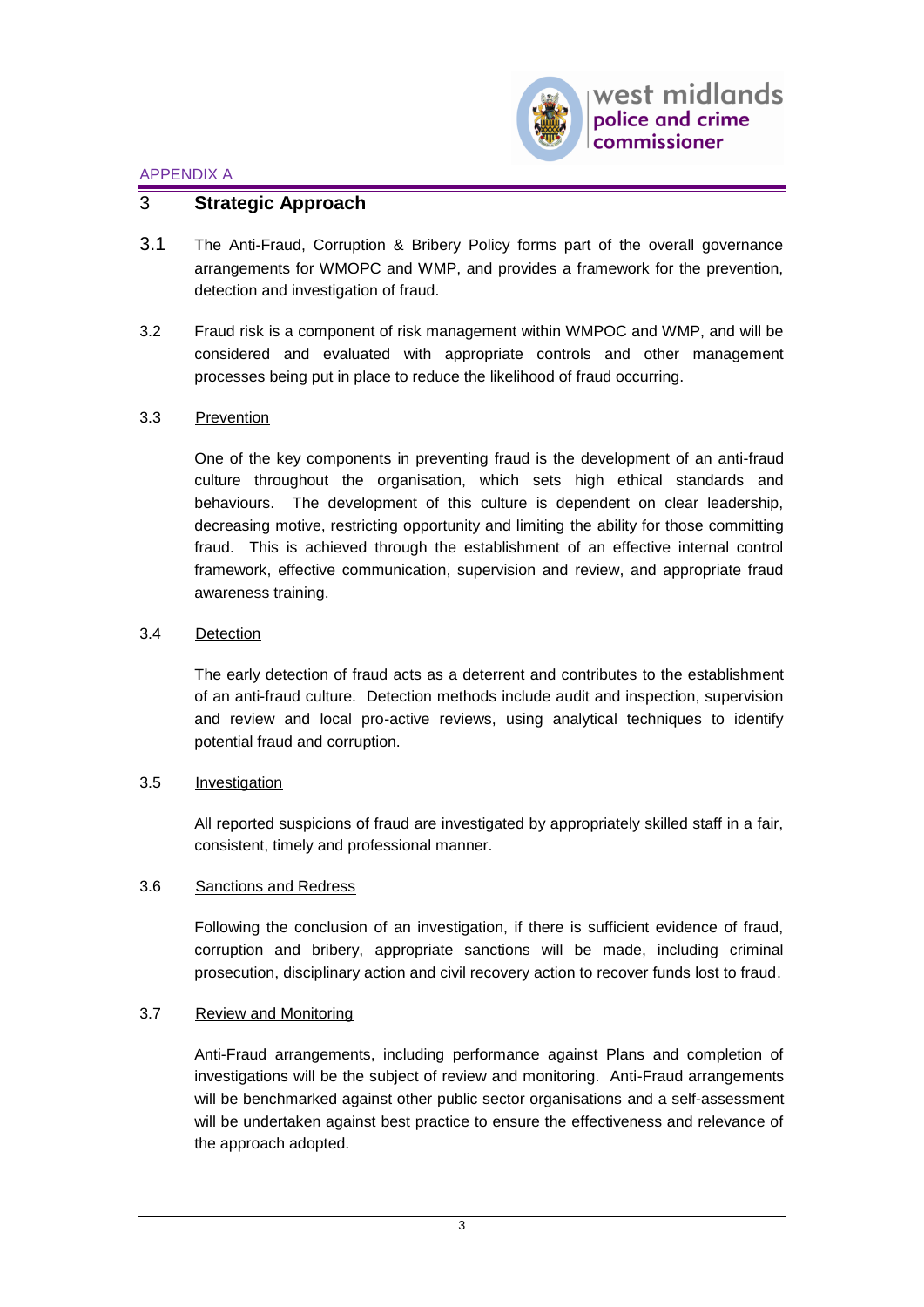

## **4 Roles and Responsibilities**

## 4.1 Chief Financial Officer (CFO)

The CFO has a statutory responsibility under Section 151 of the Local Government Act 1972 for ensuring that adequate systems and procedures are in place to account for all income due and expenditure disbursements made on behalf of WMOPC and WMP, and that controls operate to protect assets from loss, waste, fraud or other impropriety. The CFO is also the professional advisor to the Police and Crime Commissioner (PCC) in respect of financial propriety.

## 4.2 Force Chief Financial Officer (FCFO)

The FCFO is appointed by the Chief Constable (CC), in consultation with the CFO, who for the purposes of Section 151 of the Local Government Act 1972, is the financial advisor to the CC, and is responsible for managing the finance function within WMP, including the maintenance of financial and accounting systems, risk management systems and the system of internal control.

#### 4.3 Head of Internal Auditor (HOIA)

- 4.3.1 The HOIA is responsible for undertaking a continuous internal audit, under the shared control of the CFO/FCFO, of the accounting, financial and other operations within WMOPC and WMP, including to what extent assets and interests are accounted for and safeguarded from losses due to fraud and other offences.
- 4.3.2 The HOIA will be responsible for monitoring the actions taken in respect of all allegations of fraud reported to the Professional Standards Department (PSD), irrespective of whether the matter is the subject of criminal investigation, of any loss, financial irregularity or suspected irregularity, including those relating to cash, physical assets or other property of the organisation.
- 4.3.3 The HOIA will monitor the implementation of the Fraud, Corruption Policy and will report to the CFO/FCFO on its effectiveness and appropriateness.
- 4.3.4 The HOIA will undertake pro-active work within the agreed Internal Audit Plan to detect cases of fraud and corruption, particularly where system weaknesses have been identified. Where this work identifies cases of fraud these will be referred to the Head of Professional Standards (HOPS) for investigation.

## 4.4 Professional Standards Department (PSD)

4.4.1 The PSD will receive and review all allegations or reported suspicions of fraud from managers, staff, third parties, and is responsible for managing the criminal or disciplinary investigation of all cases as agreed with the CFO and FCFO.

4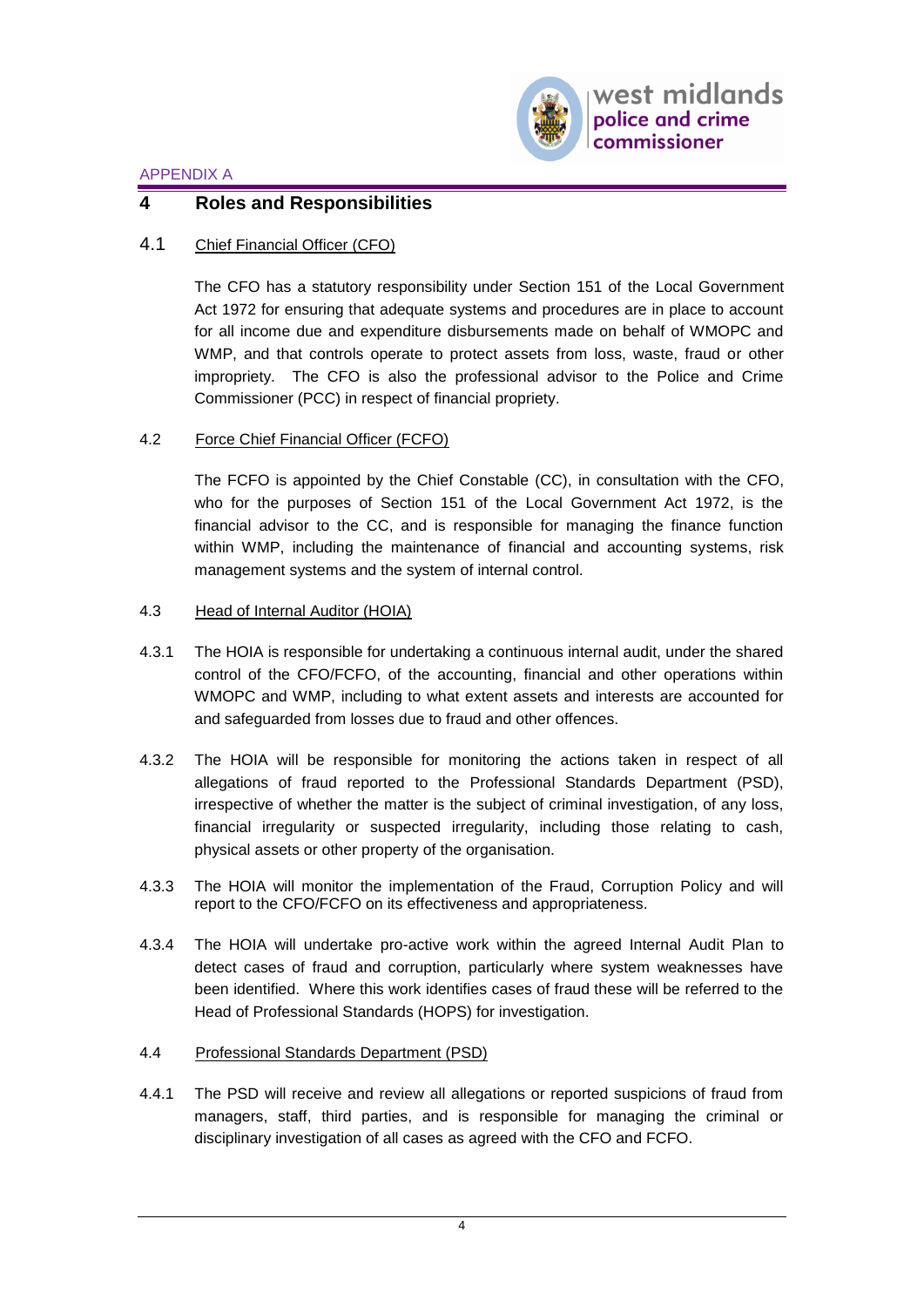

- 4.4.2 PSD and Internal Audit Department (IAD) will jointly develop an Anti-Fraud, Corruption and Bribery Work Plan which will be presented to the Joint Audit Committee (JAC) for approval prior to the commencement of the financial year. The Work Plan will include proposals for providing training and information to staff, in order to raise awareness across the organisation.
- 4.4.3 PSD and IAD will jointly provide an Anti-Fraud, Corruption and Bribery Annual Report for the JAC which will provide a summary of the work undertaken during the year. The Report will include the measures taken to develop an anti-fraud culture within the organisation, and work undertaken relating to the detection and investigation of fraud.
- 4.5 Joint Audit Committee (JAC)
- 4.5.1 The JAC will review and consider the Anti-Fraud, Corruption and Bribery Policy, which will be reviewed bi-annually, prior to formal approval by the SPCB.
- 4.5.2 The JAC will receive a joint report from the CFO/FCFO detailing the current status of all fraud investigations in progress and any sanctions and redress taken.
- 4.5.3 The JAC will review and approve the Anti- Fraud, Corruption and Bribery Work Plan produced by the HOPS.
- 4.5.4 The JAC will review and consider the Anti-Fraud, Corruption and Bribery Annual Report, prior to approval by the SPCB.

#### 4.6 All Employees

- 4.6.1 Each employee has a duty to protect the assets of the organisation, which include information and goodwill, as well as property, and the PCC wishes to encourage anyone having suspicions of fraud, corruption and bribery to report them. All employees can do this in the knowledge that such concerns will be treated in confidence and will be properly investigated. The Employment Rights Act 1996 provides statutory protection the disclosure is made in the public interest. The Confidential Reporting Policy provides further information and guidance.
- 4.6.2 The PCC discourages any person who has reasonably held suspicions from doing nothing, trying to investigate the matter themselves, talking to others about their suspicions or approaching or accusing the individual themselves. These actions could result in the continued perpetration of the fraud being committed, or an unsuccessful outcome as a result of a criminal investigation being compromised or jeopardised.
- 4.6.3 All employees should convey their concerns or suspicions to the HOIA, HOPS, CFO or FCFO on the following telephone numbers:

Head of Professional Standards Head of Internal Audit Chief Finance Officer Force Chief Finance Officer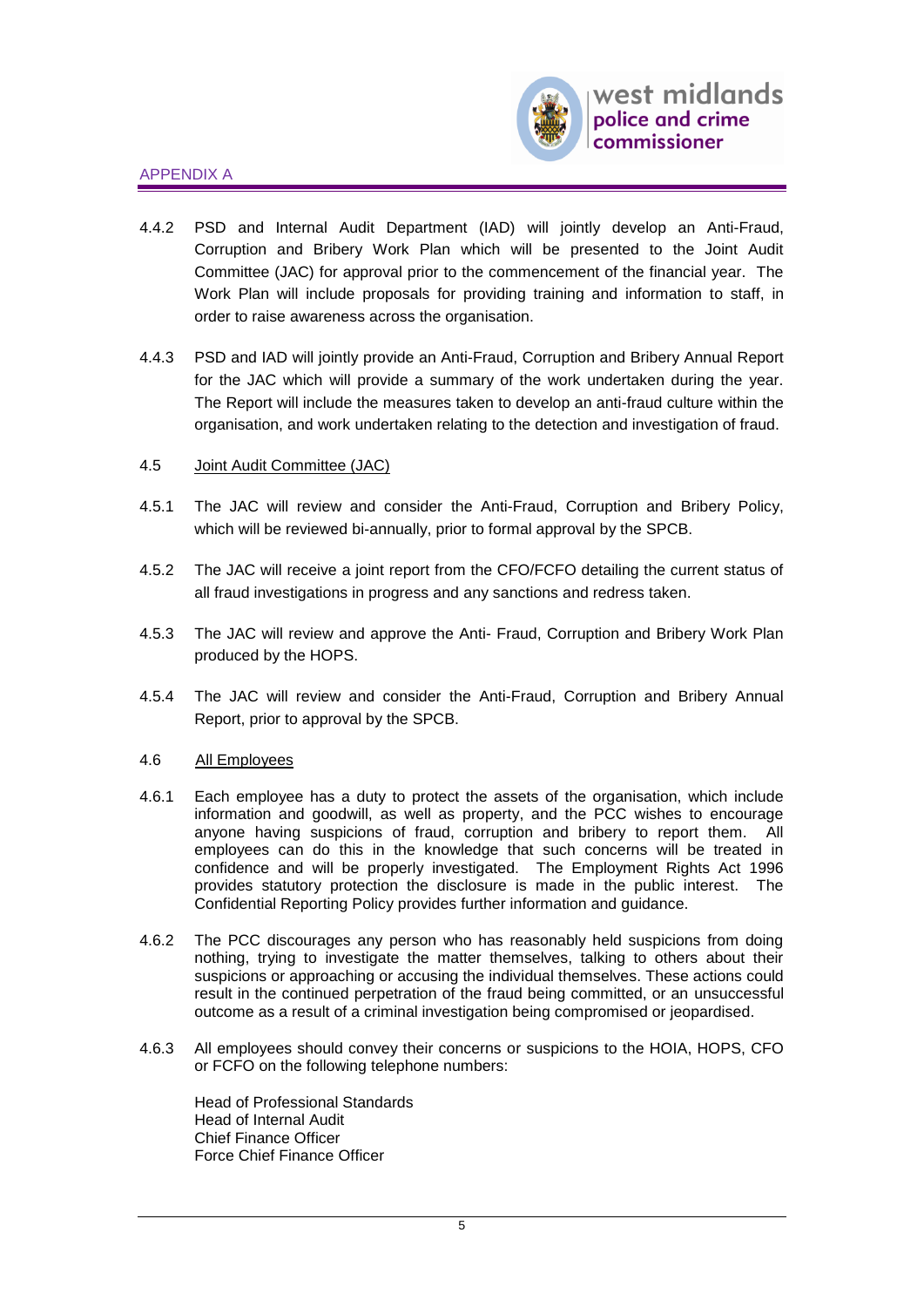

## 4.7 Third Parties acting on behalf of WMPOC and WMP

The attention of all staff working for third parties acting on behalf of the organisation must be drawn to the requirements of this policy.

## **5 The Response Plan**

- 5.1 Reporting fraud, bribery and corruption
- 5.1.1 All managers, staff, third parties and other parties must report suspicions or allegations of fraud to PSD.
- 5.1.2 PSD will review each suspicion or allegation made to determine whether or not an investigation is required. Where appropriate, PSD will liaise with the CFO and FCFO to agree the type of investigation required (i.e. criminal or disciplinary). PSD will report all allegations received to the HOIA, including the action to be undertaken. PSD will report progress in respect of each case to the HOIA on a monthly basis.
- 5.1.3 PSD will arrange for criminal investigations to be undertaken by an appropriately skilled investigator in all cases where fraud is suspected, which is likely to result in prosecution.
- 5.1.4 PSD will arrange for disciplinary investigations to be undertaken by an appropriately skilled investigator, where allegations are founded but unlikely to result in a prosecution.
- 5.1.5 Where the suspicion or allegation is founded and there is potential for criminal prosecution, PSD must appoint an investigator with the required level of skills and resources for the criminal investigation needed. Where the case is proven, PSD will agree with the CFO and FCFO the sanctions and redress to be sought. Where the case is not proven, the case should be formally closed and an internal report provided to the CFO, FCFO and HOIA.
- 5.1.6 Where the suspicion or allegation is founded but there is no potential for criminal prosecution, PSD must appoint an investigator with the required level of skills and resources for the disciplinary investigation needed. Where the case is proven, PSD will agree with the CFO and FCFO the sanctions and redress to be sought. Where the case is not proven, the case should be formally closed and an internal report provided to the CFO, FCFO and HOIA.
- 5.1.7 Where the suspicion or allegation is unfounded the case should be formally closed and an internal report provided to the CFO, FCFO and HOIA
- 5.1.8 The disciplinary procedures of the organisation must be followed where an employee is suspected of being involved in a fraudulent or other illegal act.